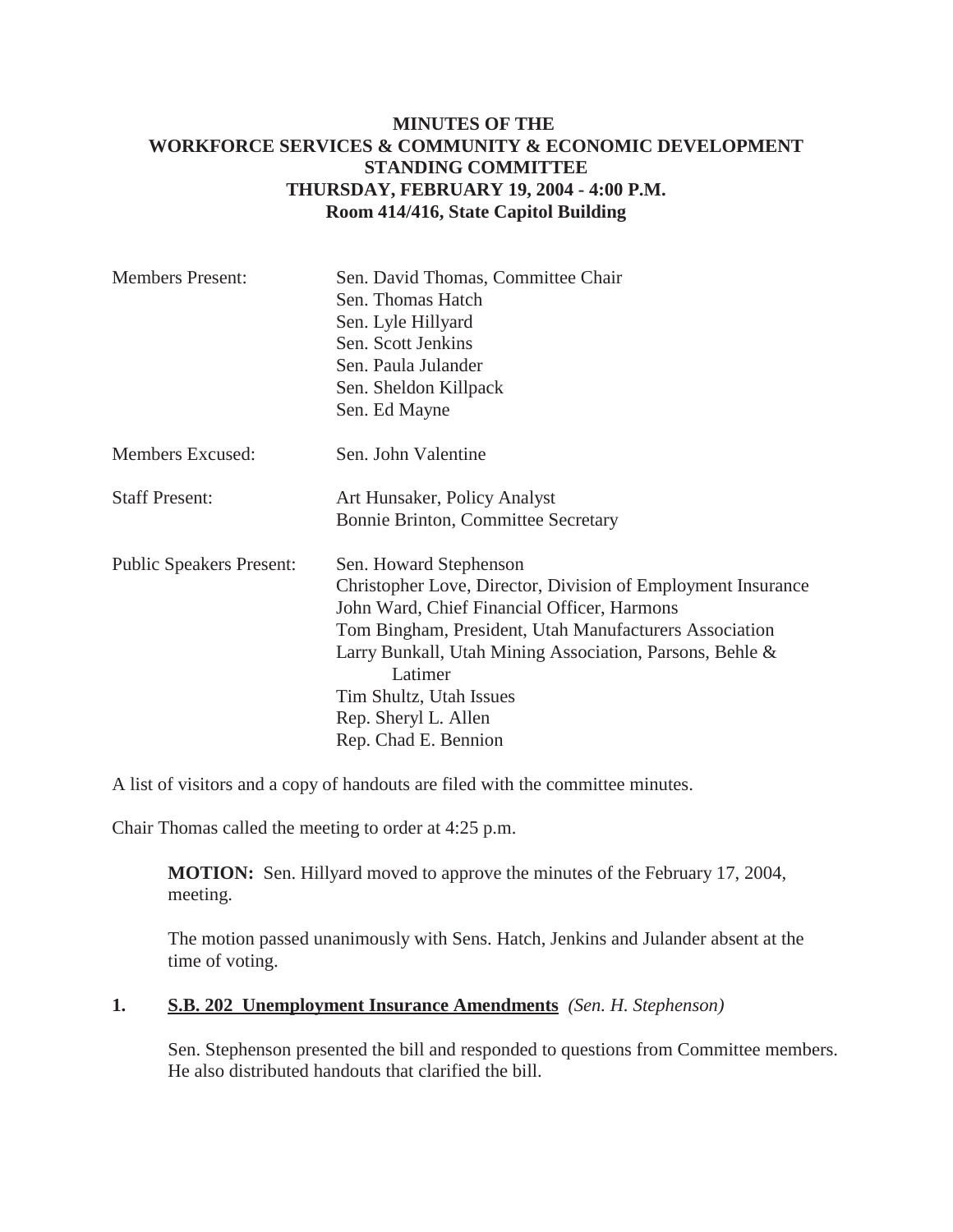Minutes of the Workforce Services & Community & Economic Development Committee February 19, 2004 Page 2

Christopher Love, Director, Division of Employment Insurance, further clarified the bill and responded to questions from Committee members.

Sen. Mayne provided historical background information on the bill.

John Ward, Chief Financial Officer, Harmons, spoke in support of the bill.

Tom Bingham, President, Utah Manufacturers Association, spoke in support of the bill.

Larry Bunkall, Utah Mining Association, Parsons, Behle & Latimer, spoke in support of the bill.

Tim Shultz, Utah Issues, spoke in support of the bill with reservation.

**MOTION:** Sen. Mayne moved to pass S.B. 202 out of committee with a favorable recommendation and recommended that the Unemployment Insurance Advisory Council work out the concerns with lines of 259 to 270.

The motion passed with Sen. Julander voting in opposition to the motion and Sens. Hatch and Hillyard absent at the time of voting.

## **2. H.B. 256 Expansion of Economic Development Webpage** *(Rep. S. Allen)*

Rep. S. Allen presented the bill.

**MOTION:** Sen. Killpack moved to pass H.B. 256 out of committee with a favorable recommendation.

The motion passed unanimously with Sens. Hatch, Hillyard and Mayne absent at the time of voting.

## **3. H.C.R. 3 Resolution Urging Protection of United States from Weapons of Mass Destruction** *(Rep. C. Bennion)*

Rep. Bennion presented the resolution.

**MOTION:** Sen. Jenkins moved to pass H.C.R. 3 out of committee with a favorable recommendation.

The motion passed with Sen. Julander voting in opposition to the motion and Sens. Hatch